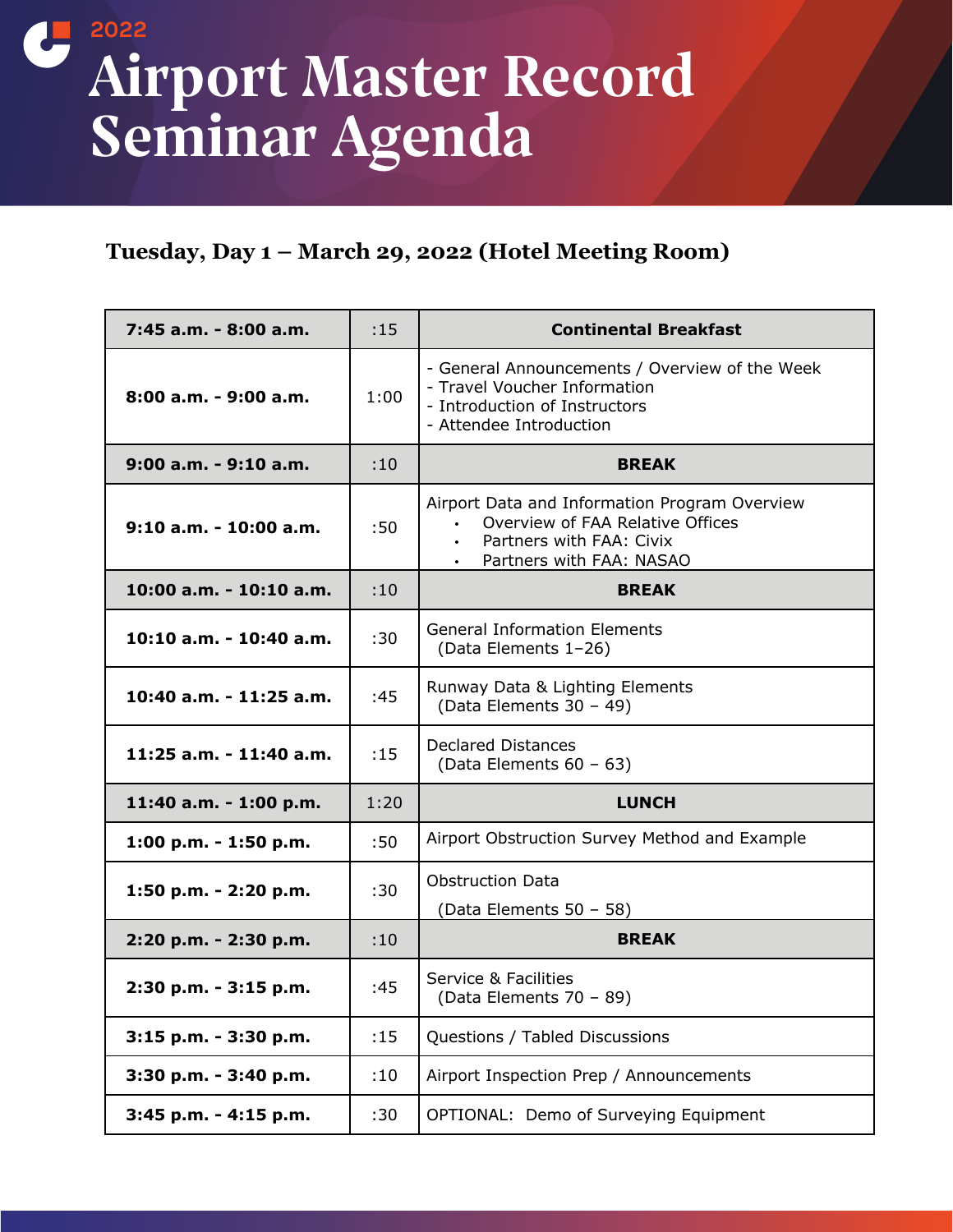## **Wednesday, Day 2– March 30, 2022 (Airport - Inspection Field Training)**

| $8:00$ a.m. $-8:15$ a.m.  |      | <b>Meet Street Level Hotel Main Entrance</b>                                                                      |
|---------------------------|------|-------------------------------------------------------------------------------------------------------------------|
| $8:15$ a.m. - 9:00 a.m.   | 0:45 | <b>Board Bus - Travel to Lakefront Airport (NEW)</b>                                                              |
| $9:00$ a.m. - $9:15$ a.m. | :15  | 5010 Class Airport Photo                                                                                          |
| $9:15$ a.m. - 10:45 a.m.  | 1:30 | Field Obstruction Survey Evaluation                                                                               |
| 10:45 a.m. - 11:00 a.m.   | :15  | <b>BREAK</b>                                                                                                      |
| 11:00 a.m. - 11:45 a.m.   | :45  | Pre-Inspection Interview with Airport Manager                                                                     |
| 12:00 p.m. - 1:00 p.m.    | 1:00 | <b>LUNCH at Lakefront Airport Restaurant</b>                                                                      |
| 1:00 p.m. $-$ 1:10 p.m.   | :10  | <b>BOARD BUS - Airfield Inspection</b>                                                                            |
| 1:15 p.m. - 2:45 p.m.     | 1:30 | Airfield Inspection<br><b>Pavement Assessment</b><br>Marking / Signage<br>Lighting<br>$\bullet$<br><b>NAVAIDS</b> |
| 2:45 p.m. - 3:00 p.m.     | :15  | <b>BREAK</b>                                                                                                      |
| $3:00$ p.m. $-3:30$ p.m.  | 0:30 | Post-Inspection Debriefing with Airport Manager                                                                   |
| $3:30$ p.m. $-3:45$ p.m.  |      | <b>BREAK - Board Bus</b>                                                                                          |
| 3:45 p.m. - 4:30 p.m.     |      | <b>Return to Hotel</b>                                                                                            |
|                           |      |                                                                                                                   |